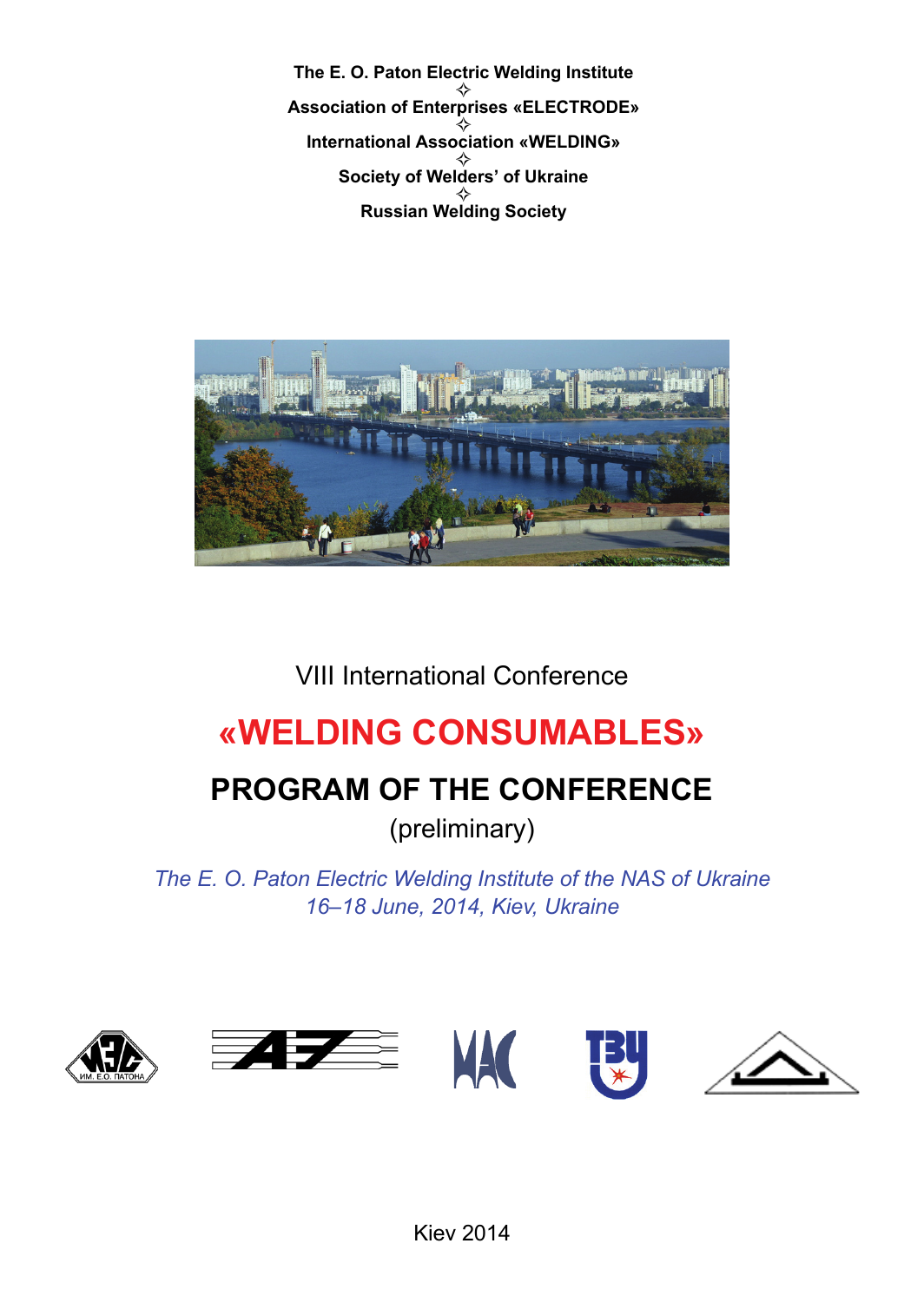#### **INTERNATIONAL PROGRAM COMMITTEE**

I. Pokhodnya, Ukraine

- L. Lobanov, Ukraine
- K. Yushchenko, Ukraine
- A. Baranov, Russia
- M. Gnatenko, Ukraine
- V. Golovko, Ukraine
- A. Golyakevich , Ukraine
- P. Kosenko, Ukraine
- V. Kostyuchenko, Russia
- V. Lipodaev, Ukraine
- I. Livshits, Russia
- A. Mazhyrin, Russia
- A. Marchenko, Ukraine
- P. Pogrebnoy, Ukraine
- E. Palievskaya, Russia
- Z. Sidlin, Russia
- V. Slobodyanyuk, Ukraine
- O. Steklov, Russia
- V. Fartushny, Ukraine
- V. Shlepakov, Ukraine
- I. Yavdoshchin, Ukraine

#### **ORGANIZING COMMITTEE OF THE CONFERENCE**

E. O. Paton Electric Welding Institute of the NAS of Ukraine 11 Bozhenko str., Kiev, 03680, Ukraine Dr. V. Lipodaev Tel.: (380 44) 200–63–02 E-mail: office@association-electrode.com Dr. A. Zelnichenko Tel./Fax: (380 44) 200–82–77 E-mail: journal@paton.kiev.ua I. Romanova Tel: (380 44) 205–22–26 E-mail: romanova@paton.kiev.ua V. Lokteva Tel./Fax: (380 44) 206–17–87 E-mail: office@paton.kiev.ua http:/www.association-electrode.com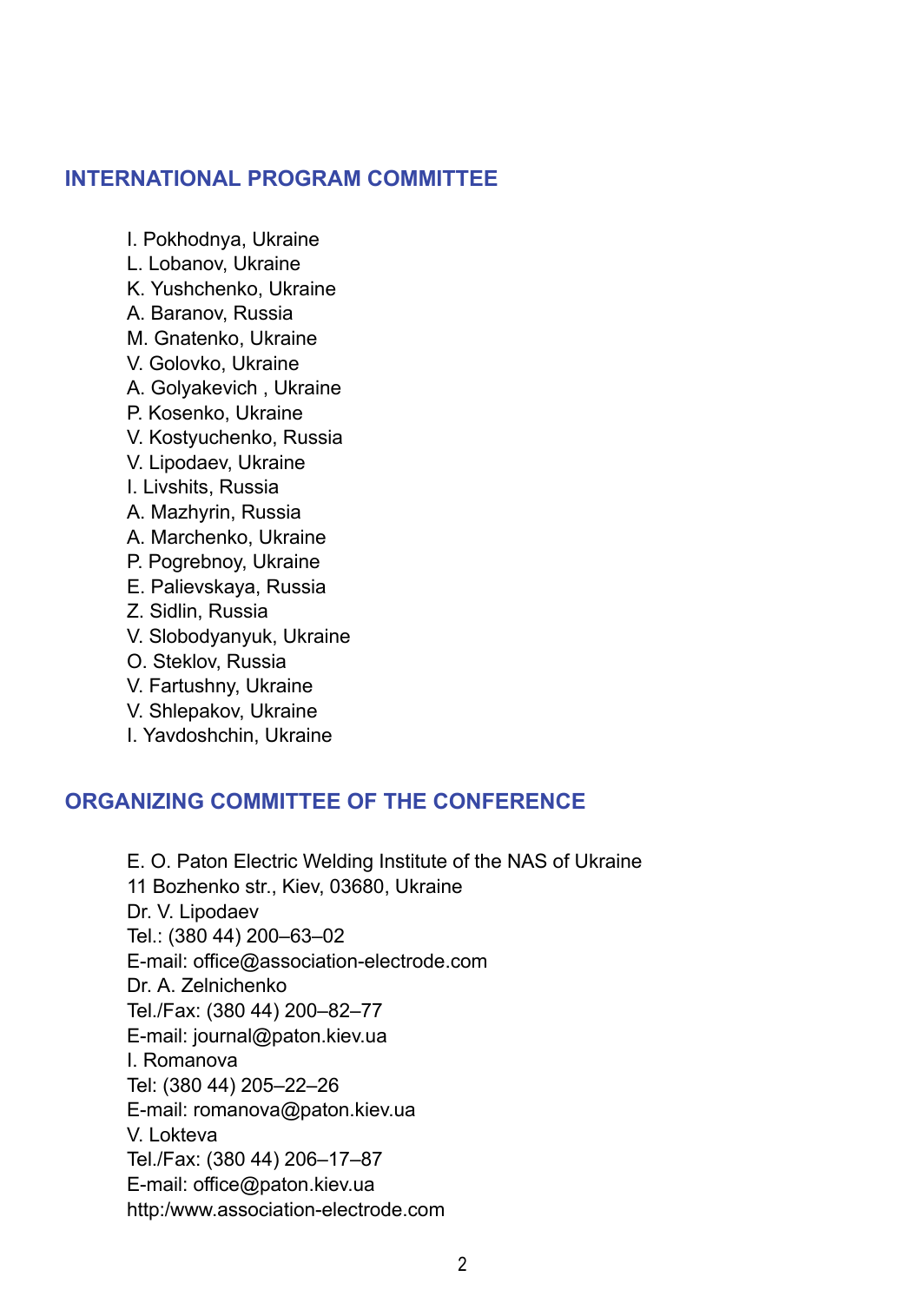# **PROGRAM OF THE CONFERENCE**

#### **Monday, June 16**

| 09.00-17.00 |
|-------------|
|-------------|

15.00–17.00 18.00–22.00 Arrival, registration, payment of registration fee, registration of business trip authorities and accommodation of the conference participants Meeting of members of «Electrode» Association Conference Opening Reception

#### **Tuesday, June 17**

| 09.00-11.00 | Plenary session |
|-------------|-----------------|
| 11.00-11.20 | Coffee break    |
| 11.20-13.00 | Plenary session |
| 13.00-14.00 | Lunch           |
| 14.00-15.40 | Plenary session |
| 15.40-16.00 | Coffee break    |
| 16.00-17.40 | Plenary session |
|             |                 |

#### **Wednesday, June 18**

| 09.00-11.00 | Plenary session |
|-------------|-----------------|
| 11.00-11.20 | Coffee break    |
| 11.20-13.00 | Plenary session |
| 13.00-14.00 | Lunch           |
| 14.00-15.40 | Plenary session |
| 15.40-16.00 | Coffee break    |
| 16.00-17.40 | Plenary session |
| 18.30-23.00 | Informal dinner |
|             |                 |

| Thursday, June 19 | Departure of the conference participants |  |
|-------------------|------------------------------------------|--|
|-------------------|------------------------------------------|--|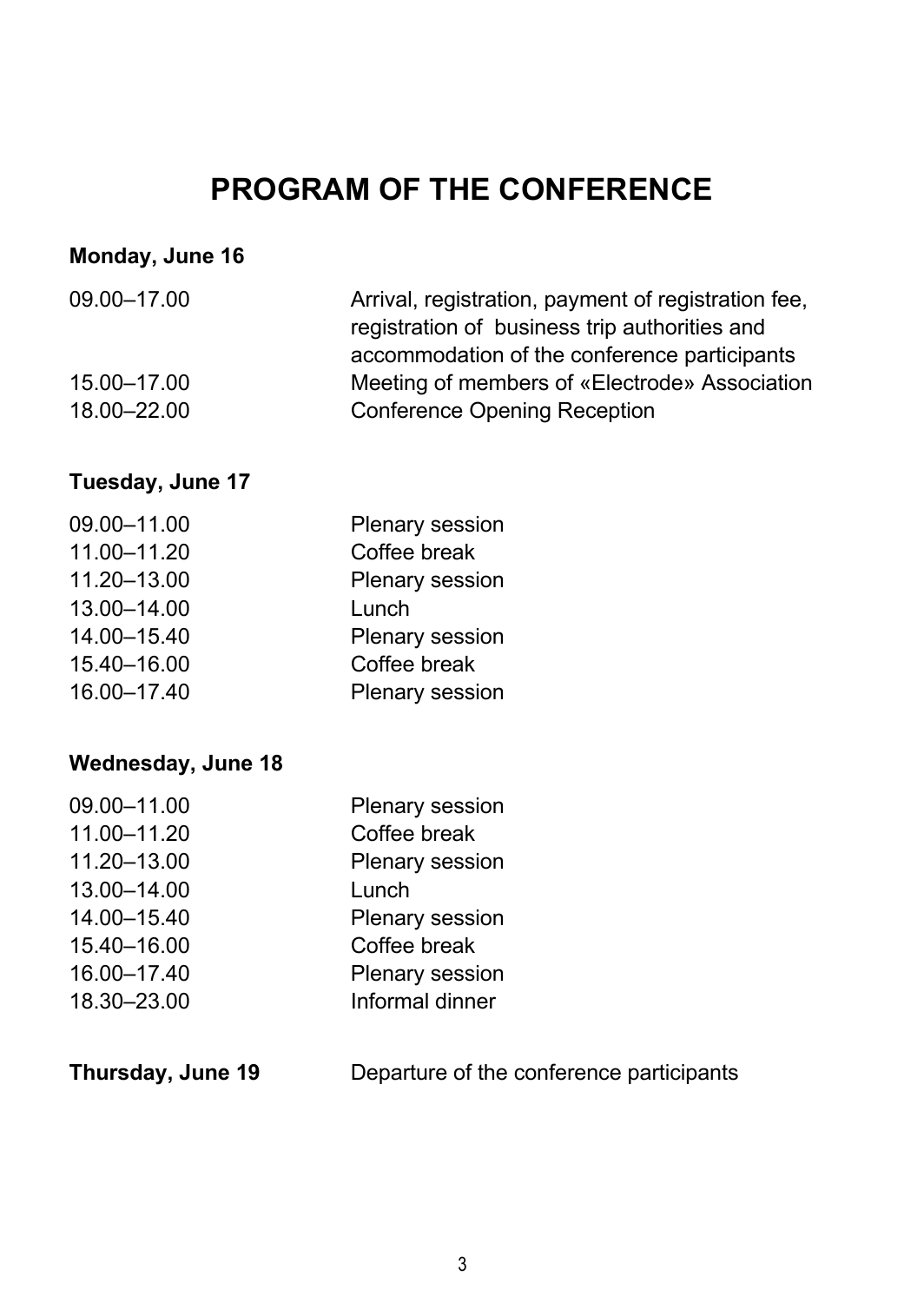## **Tuesday, June 17 Opening of the Conference Welcoming speech**

**Physical-chemical and metallurgical processes of arc welding and surfacing and methods of their investigation**

#### **Welding and related technologies for preserving of main pipeline integrity**

Steklov O.I. *Gubkin Russian State University of Oil and Gas, Moscow*

## **Investigation of crack formation susceptibility of austenite material using RVR-TEST procedure**

Yushcheko K.A., Savchenko V. S., Chervyakov N. O., Zvyagintseva A. V., Monko G. G., Pestov V. A.

*E. O. Paton Electric Welding Institute, Kiev*

## **Application of shielding gases in welding production (Review)**

Paton. B. E., Rimsky S. T., Galinich V. I. *E. O. Paton Electric Welding Institute, Kiev*

## **Effect of structural factors on complex of mechanical properties and crack resistance of welded joints of metals, alloys and composite materials**

Markashova L. I., Poznyakov V. D., Berdnikova E. N., Gayvoronsky A. A., Alekseenko T. A.

*E. O. Paton Electric Welding Institute, Kiev*

## **Interaction of hydrogen with wrought metal**

Paltsevich A. P., Sinyuk V. S., Ignatenko A. V. *E. O. Paton Electric Welding Institute, Kiev*

## **Underwater welding and cutting in Russia**

Kononenko V.Ya. *Ecotehnologiya, Kiev*

## **Ukrainian market of welding consumables**

Mazur A. A., Petruk V. S., Brovchenko N. S. *E. O. Paton Electric Welding Institute, Kiev*

# **Regional aspects of export-import of Ukrainian welding consumables**

Makovetskaya O. K., Mazur A. A., Petruk V. S., Pustovoyt S. V. *E. O. Paton Electric Welding Institute, Kiev*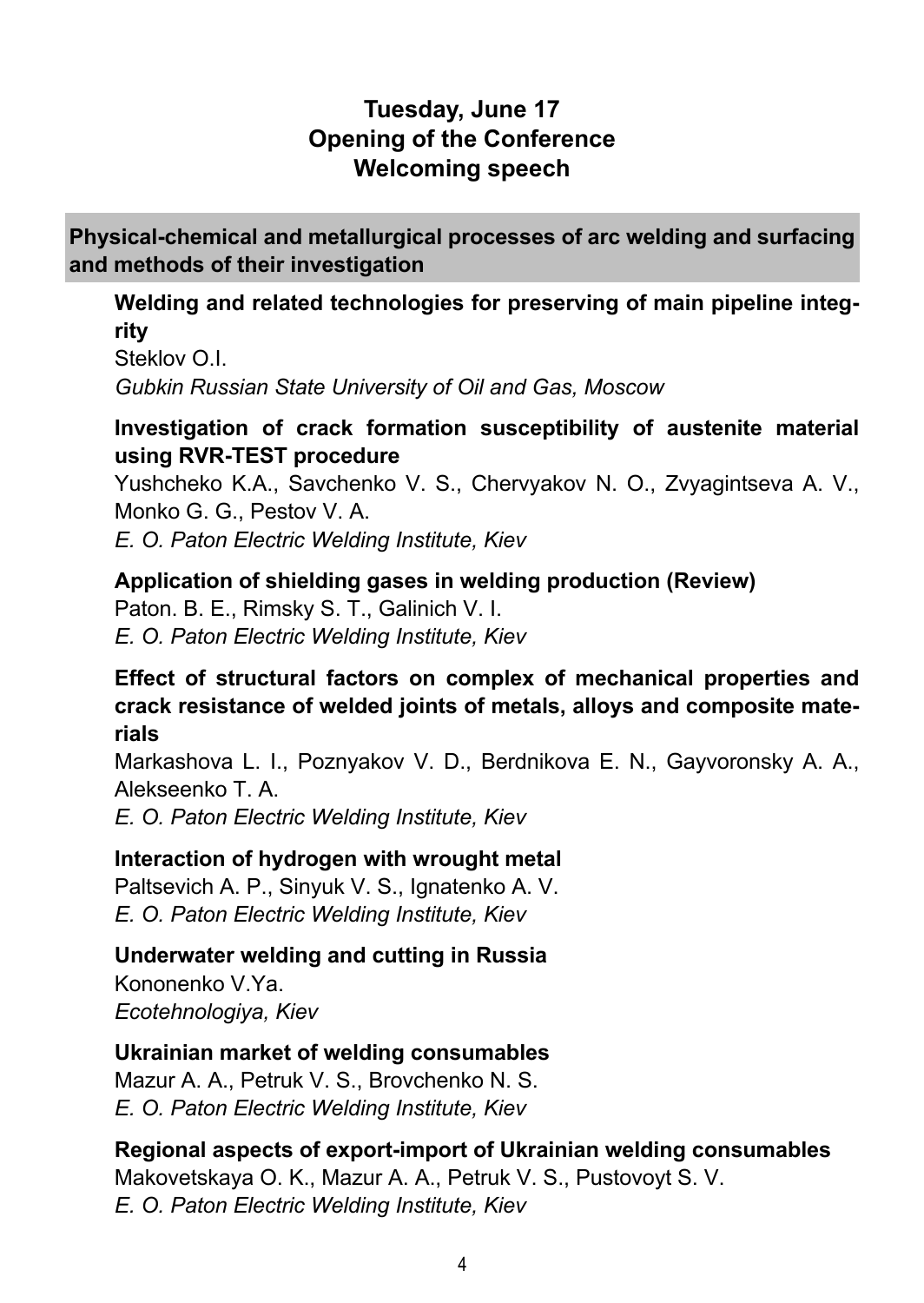## **Consumables for mechanized methods of welding**

## **Physical-metallurgical and welding-technological properties of gas-shielded flux-cored wires in welding of structural steels**

Shlepakov V. N. *E. O. Paton Electric Welding Institute, Kiev*

## **Mechanized welding of pipelines — methods providing increase of efficiency**

Rosert R. *Drahtzug Stein, Germany*

## **Role of welding flux in formation of weld metal in arc welding of lowalloy and high-strength steels**

Golovko V. V. *E. O. Paton Electric Welding Institute, Kiev*

## **Effect of thermal and physical characteristics of cores of flux-cored wires on their welding-technological properties**

Kotelchuk A. S. *E. O. Paton Electric Welding Institute, Kiev*

#### **Surfacing consumables based on tungsten carbide**

Zhudra A. P. *E. O. Paton Electric Welding Institute, Kiev*

### **Flux-cored strips for wear-resistant hardfacing**

Voronchuk A. P. *E. O. Paton Electric Welding Institute, Kiev*

#### **Effect of titanium and boron microalloying of weld metal on its mechanical properties in underwater welding**

Maksimov S. Yu. *E. O. Paton Electric Welding Institute, Kiev*

#### **Self-shielding flux-cored wire for wet underwater welding of 12Kh18N10T steel**

Kakhovsky N. Yu. *E. O. Paton Electric Welding Institute, Kiev*

#### **Efficiency of application of new welding consumables for welding and surfacing of copper**

Ilyushenko V. M., Anoshin V. A. *E. O. Paton Electric Welding Institute, Kiev*

## **Estimation of possibility of application of 10GN1MA type flux-cored wire of «ESAB» company production in manufacture of equipment for nuclear power stations**

Lifshits I. M. *«Izhorskie welding consumables» Ltd., Saint-Petersburg*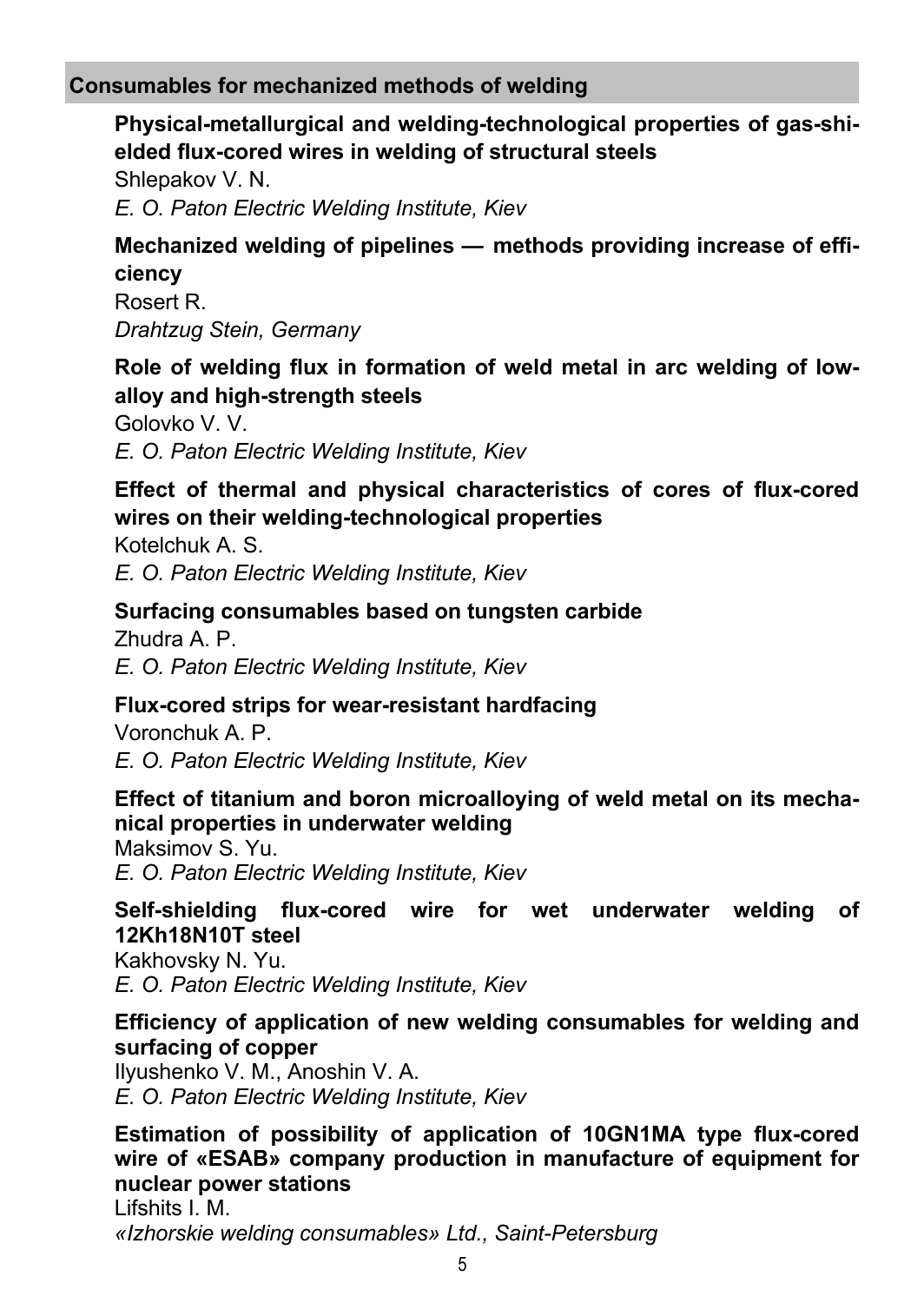#### **Flux for electric-arc surfacing providing high-temperature separation of slag cover**

Strelenko N. M<sup>1</sup>, Zhdanov L. A.<sup>1</sup>, Goncharov I. A.<sup>2</sup><br><sup>1</sup>NTLILL «KRL», Kjev *NTUU «KPI», Kiev 2 E. O. Paton Electric Welding Institute, Kiev*

#### **Flux-cored wires for surfacing of tools for hot working of metals and alloys**

Kondratiev I. A., Ryabtsev I. A. *E. O. Paton Electric Welding Institute, Kiev*

#### **Discrete consumables for surfacing in current-carrying crystallizer** Kuskov Yu. M.

*E. O. Paton Electric Welding Institute, Kiev*

### **Critical defects of welding consumables by the example of copper-coated wire for MAG and arc welding of metallic studs**

Turyk E. *Institute of Welding in Gliwice, Poland*

#### **Repair surfacing and hardfacing of parts of stamping equipment** Solomko E. A.<sup>1</sup>, Lobanov A. I.<sup>1</sup>, Orlov L. N.<sup>2</sup>, Golyakevich A. A.<sup>2</sup>,

Khilko A. V.<sup>2</sup> *1 PJSC «Energomashspetstal», Kramatorsk 2 «TM.Veltek» Ltd., Kiev*

## **Selection of shielding gas for mechanized arc welding of dissimilar steels**

Elagin V. P. *E. O. Paton Electric Welding Institute, Kiev*

#### **Effect of physical-chemical properties of disperse filler on quality of deposited metal in microplasma flux-cored surfacing of heat-resistant nickel alloys**

Yushchenko K. A., Yarovitsyn A. V. *E. O. Paton Electric Welding Institute, Kiev*

## **Novel consumables and technology of hardfacing of thermal coatings of «Kannametal Stellite GmbH» company**

Pavlenko A. *Germany*

#### **Application of polymer couplants for wear-resistant coatings with ceramic structure**

Manulik A. F. *«Owens-Illinois» Company, USA*

## **Development of high-vanadium alloy for plasma-power surfacing of knifes for cutting of non-metallic materials**

Perepletchikov E. F. *E. O. Paton Electric Welding Institute, Kiev*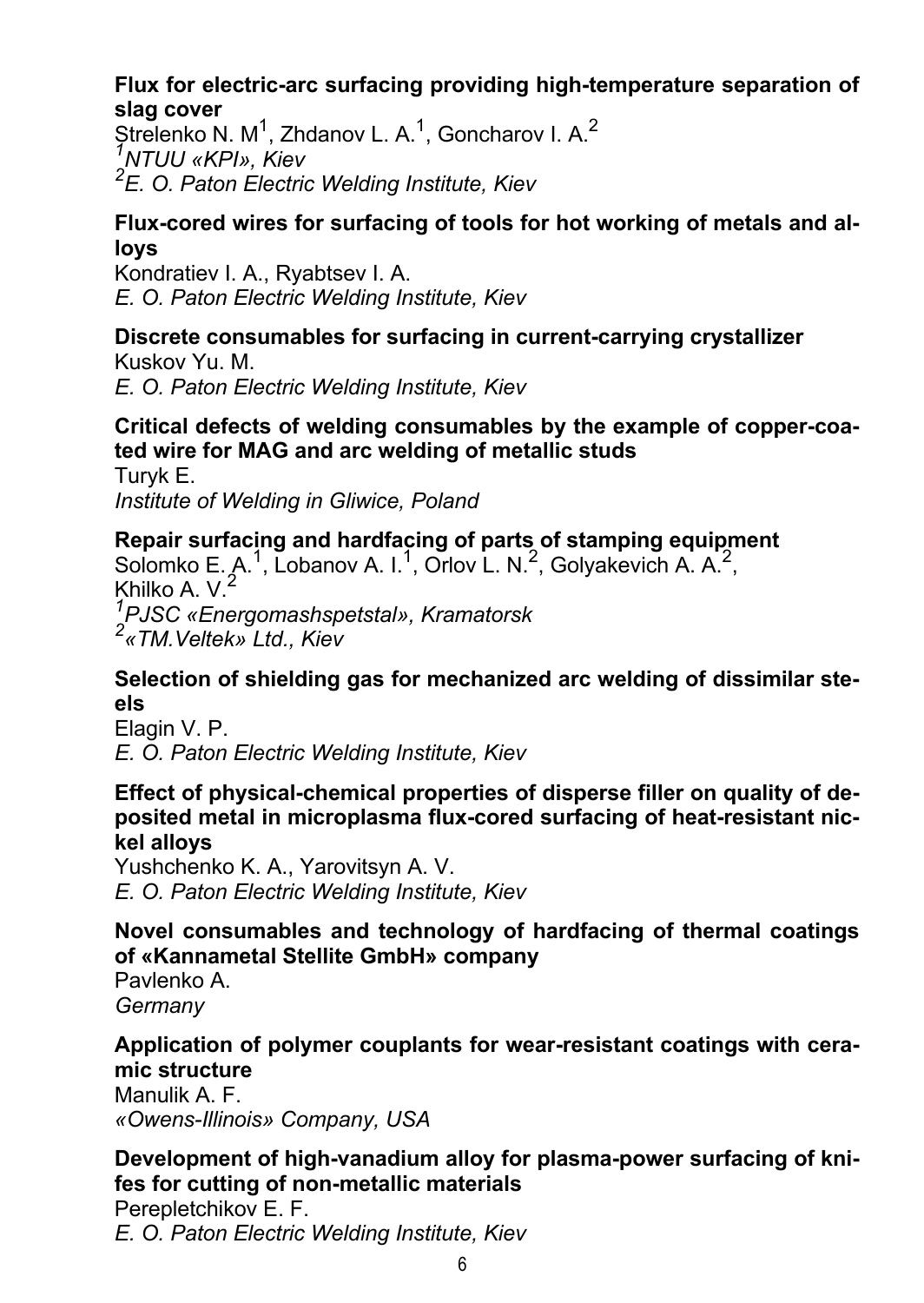# **New wear-resistant consumables for hardening of gas turbine blades** Kostin A. M.

*Pryazovskyi State Technical University, Mariupol*

## **Consumables for manual arc welding**

## **Electrodes for welding of dissimilar martensite-chromium and austenite chromium-nickel steel**

Zakharov L. S., Gavrik A. R., Lipodaev V. N. *E. O. Paton Electric Welding Institute, Kiev*

## **Investigation of damages in zone of joining of low-alloy steel with highalloy Cr-Ni deposited metal**

Yushchenko K. A., Kakhovsky Yu. N., Bulat A.V., Morozova R. I., Zvyagintseva A. V., Samoylenko V. I., Oleynik Yu. V. *E. O. Paton Electric Welding Institute, Kiev*

## **Heating and melting of the electrodes with exothermal mixture in the coating**

**Vlasov A. F., Makarenko N. A., Kushchiy A. M.** *Donbass State Machine Building Academy, Kramatorsk*

**Ultraviolet irradiation in manual arc welding using coated electrodes** Levchenko O. G.<sup>1</sup>, Malakhov A. T.<sup>1</sup>, Arlamov A. Yu.<sup>2</sup> *1 E. O. Paton Electric Welding Institute, Kiev 2 NTUU «KPI», Kiev*

**On the issue of shape and dimensions of particles in welding fumes** Gubenya I. P., Stepanuyuk S. N., Yavdoshchin I. R., Demetskaya A. V. *E. O. Paton Electric Welding Institute, Kiev*

**The role of testing and certification in development of welding consumables market in Poland and EU** Niagaj J. *Institute of Welding in Gliwice, Poland*

## **Condition of normative base, certification and attestation of welding consumables in Ukraine**

Protsenko N. A. *E. O. Paton Electric Welding Institute, Kiev*

### **Technologies, equipment and control in consumables production**

**Alternative raw materials for production of welding consumables at current stage** Slobodyanyuk V. P. *PJSC «PlasmaTec», Vinnitsa*